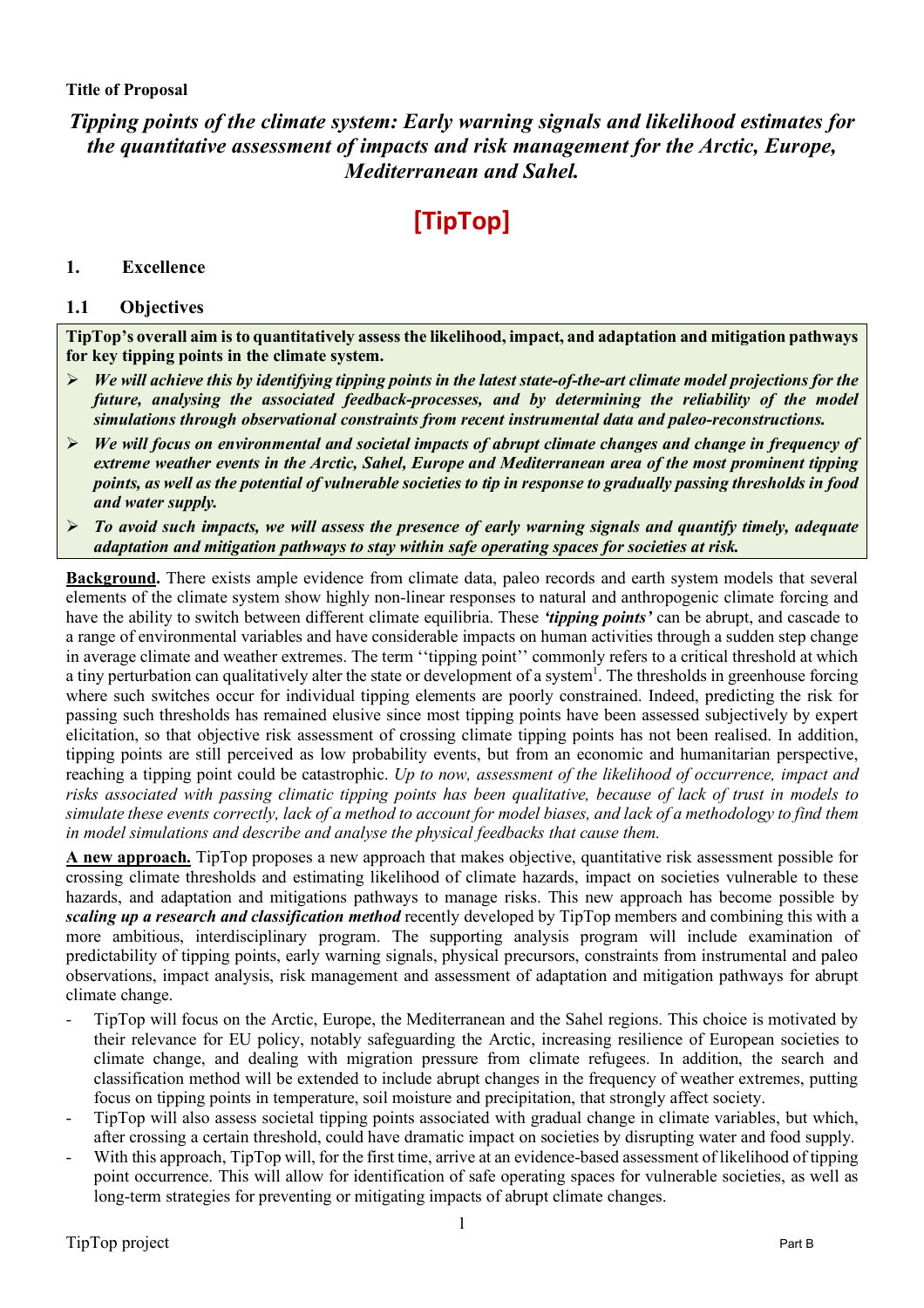# **TipTop has 7 high-level objectives:**

- **Obj 1.** To identify objectively, abrupt changes in key climate variables, including changes in weather extremes, in the databases of future climate projections (Climate Model Intercomparison Project, CMIP5&6).
- **Obj 2.** To identify the feedback processes that cause these abrupt changes and evaluate their predictability through the use of decadal prediction systems.
- **Obj 3.** To estimate the reliability of the identified feedback processes by using recent observations and paleoreconstructions and assess the influence of model biases on the modelled feedbacks.
- **Obj 4.** To quantify the likelihood of crossing tipping thresholds, assess the potential for early warnings using timeseries analyses in combination with physical precursors, and estimate the associated uncertainties.
- **Obj 5.** To evaluate the impacts of abrupt climate change on economy and welfare of regions and societies that are vulnerable to these particular tipping points, and develop case studies for the Sahel, the Mediterranean and the low-lying delta of the Netherlands, focusing on the elements that are most relevant for EU policy.
- **Obj 6.** To identify societal tipping points in response to more gradual climate changes that cause step changes in food and water supply and to propose risk management scenarios and safe operating spaces for allowing these societies to cope with the identified abrupt changes.
- **Obj 7.** To ensure knowledge transfer to European policymakers, third sector organisations, businesses and the general public and develop a program for societal engagement built on the above-mentioned case studies.

*To achieve these objectives, TipTop has assembled an interdisciplinary consortium of experts on tipping points in climate and on the impact of climate change on vulnerable societies. This consortium is optimally placed to further develop an innovative approach linking the science part through objective risk assessment to adaptation and mitigation policy.*

# **1.2 Relation to the work programme**

TipTop responds to the call "LC-CLA-08-2018: addressing knowledge gaps in climate science, in support of IPCC reports", specifically sub-topic b) "tipping points".

**Specific challenge #1:** "Better understanding of the key processes controlling the climate-Earth system is fundamental in order to further improve climate projections, reduce uncertainty in climate sensitivity calculations, enhance understanding of frequency and strength of extreme weather events, and assess more accurately the impacts of climate change related to the proximity, rate, reversibility and tipping points of abrupt climate change, and the identification of safe operating spaces"

# **TIPTOP will take up this challenge by:**

- $\triangleright$  Making for the first time an assessment of abrupt changes in frequency of extreme (hourly to daily) weather events in recent and new (CMIP5&6) climate change projections for the entire globe (*Objectives 1&2*).
- Ø Making for the first time an in-depth analysis of the feedback processes leading to abrupt climate change as simulated in CMIP5&6 climate change projections, with a focus on the Arctic*,* and on droughts, floods and heat waves in Europe and the Sahel, and by using observational constraints to evaluate the impact of model biases on the relevant feedback processes as simulated in models (*Objectives 3&*4).
- $\triangleright$  Making for the first time an identification of the safe operating spaces that avoid tipping of climate systems in the Arctic, Europe and the Sahel as projected in CMIP5&6. For this purpose, new multi-model initialized ensemble runs will be performed with various greenhouse gas emission scenarios, to assess the predictability of crossing tipping thresholds by initialising with CMIP5&6 fields a few years prior to the tipping, and to identify the range of safe operating spaces in the coming century (*Objectives 2&6*).

**Specific challenge #2:** "future climate scenarios strongly benefit from the combined use of models and paleoreconstructions conducted in Polar Regions as they allow a better understanding of how the climate system worked, both regionally and globally, during abrupt climatic transitions and under warmer or colder than present day conditions"

**TIPTOP will address this challenge by:** (1) synthesizing knowledge gained from ice core records and highresolution sediment records for the process-based understanding of past abrupt changes during glacial and interglacial periods and use this knowledge to assess model reliability in simulating future climate tipping elements and constrain their likelihood; and (2) including assimilation of the newest paleo proxies into climate models for the last millennium to evaluate the potential for abrupt climate change during that period. By detailed comparison with the simulated abrupt changes in the newest future climate projections, this allows to assess the relevance of these past events for the future and further constrain the likelihood of future projected abrupt change (*Objective 3*).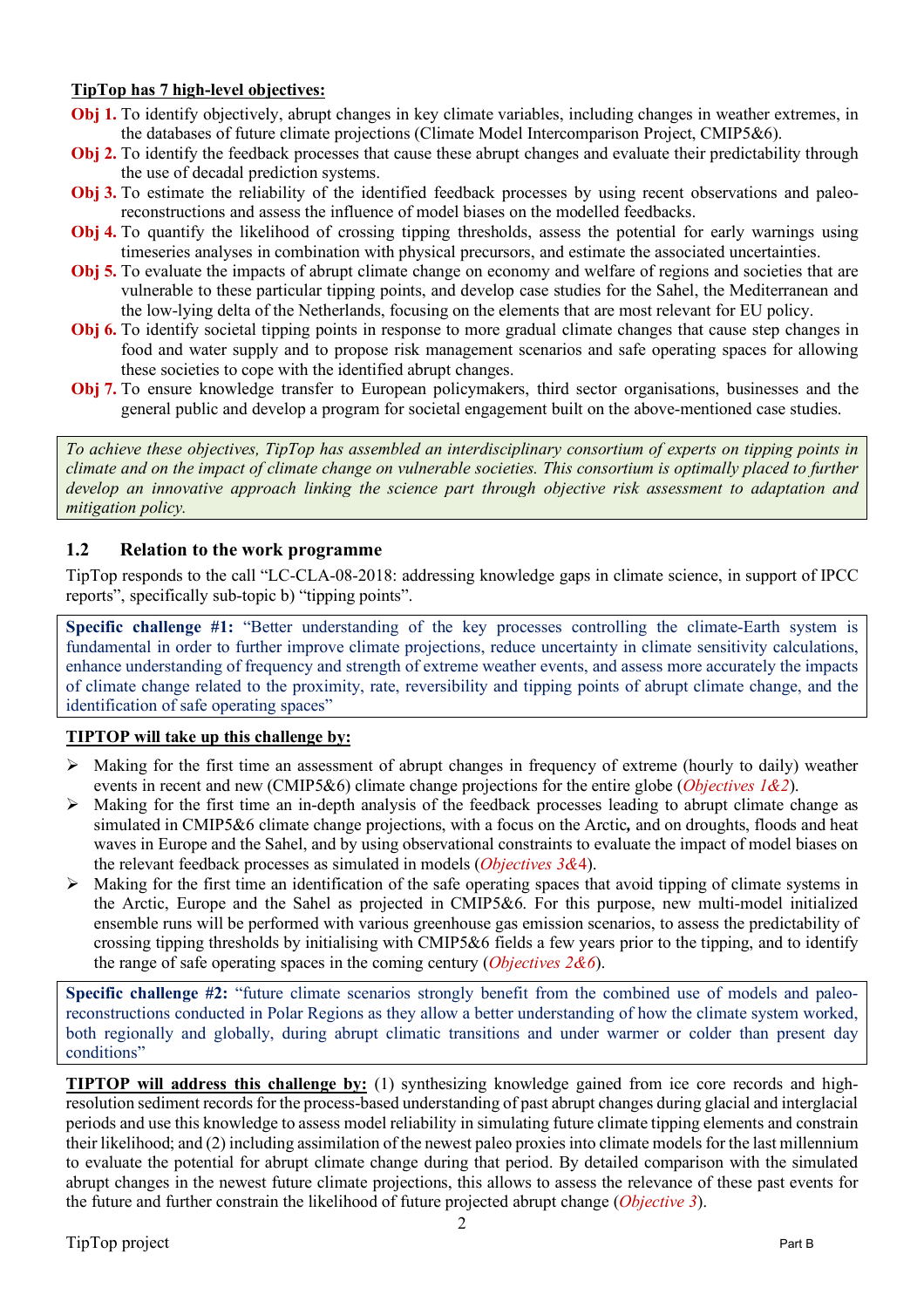**Scope b) Tipping points:** "Actions should result in better understanding of abrupt climate change, of climate-related Earth system tipping elements and their tipping points, and associated impacts; Actions should identify safe operating spaces, accompanied – where relevant – with long-term strategies for preventing or mitigating impacts; Actions should also advance the understanding of respective impacts and early warning indicators."

# **TipTop will deliver on Scope b) in the following way:**

- $\triangleright$  TipTop will identify safe operating spaces by analysing global and regional warming levels at which the tipping occurs (*Objective 1*), by assessing the sensitivity to emission scenario in initialised decadal predictions (*Objective 2*), by estimating the likelihood of occurrence and associated uncertainty (*Objective 4*) and translating these results, in combination with a risk assessment associated with flooding, droughts, and heat waves (*Objective 5*) into risk management scenarios for vulnerable regions (*Objective 6*).
- $\triangleright$  TipTop will develop long-term strategies for preventing or mitigating impacts of climate change, based on tasks in which we identify predictability, sensitivity to emission scenarios, presence of physical precursors and early warning signals of tipping events (*Objective 4*); assess the impact of tipping points in temperature, soil moisture and precipitation on vulnerable societies in a few exemplarily case studies (*Objective 5*) and work together with policy makers and regional flood- and health-risks and food-security managers to identify adaptation pathways and risk management strategies (*Objective 6*).
- $\triangleright$  TipTop will further advance the understanding of respective impacts on society through evaluating the occurrence of societal tipping points in response to thresholds in food and water availability (*Objective 5*).

Together, these actions will allow for a step change in our understanding of climate-related tipping points in the coming centuries, the understanding of their impacts and the interpretation of early warning indicators.

 $\triangleright$  Thus, we will develop tools to better assess the potential impacts of the identified upcoming abrupt changes on society. Identifying promising risk management strategies, mitigation pathways and early warning signals to anticipate, prepare and timely adapt to the effects of abrupt climate change requires new decision-making approaches that better considers dynamics within and between the climate and human systems (*Objectives 5&7*).

*Looking beyond the current call, TipTop's analysis of the impacts of abrupt climate changes and societal tipping points and its associated scientific and societal outcomes will be highly relevant to the forthcoming call LC-CLA-05- 2019, related to climate-change-induced human migrations.*

# **1.3 Concept and methodology**

# **(a) Concept**

# **Overall concept**

**Rationale.** The potential for climate to change in very non-linear way, with large variations occurring within a few decades, has been highlighted in paleoclimate reconstructions<sup>2,3</sup> and climate model experiments<sup>4</sup>. These large variations have been associated with so-called tipping elements in the climate system, which are characterized by *tipping points* after which a *switch to a different climate state* occurs. These tipping points have become a subject of substantial interest in the last decades due to their potentially large impacts on human society and the difficulty to prepare and adapt for. The term tipping is used to describe various classes of transitions, bifurcations, and abrupt changes in climatic variables. Several tipping elements of the climate system have already been identified, including the Atlantic Meridional Overturning Circulation (AMOC), Arctic sea ice, the Indian and West-African monsoon systems. Among those, we will focus on the elements that are most relevant for EU policy, notably safeguarding the Arctic, making European societies more resilient to climate change and dealing with migration pressure from climate refugees. *TipTop will not only deliver new cutting-edge science, but also make impact assessments for better social resilience and planning purposes.*

**State-of-the-art.** Up till now, tipping point assessments have largely been based on *expert elicitation* (gathering best-guess estimates from experts) and on a very limited number of model simulations, hampering objective risk assessment. For some tipping elements, further analysis of both simplified climate models and (paleo) observations has been undertaken, but mostly in terms of physical feedbacks analysis. Economic and humanitarian impact models have been developed for some tipping points, but in each case based on probabilities grounded on best-guess estimates by experts. Recently, a *new method to objectively identify abrupt changes* in large climate model simulations (CMIP5) has been carried out under the FP7 EMBRACE programme, but this search was limited to annually averaged fields, and subsequently only tipping points of slow systems were found (ocean, cryosphere and vegetation). As a result, potentially important tipping elements like monsoon systems and tipping points associated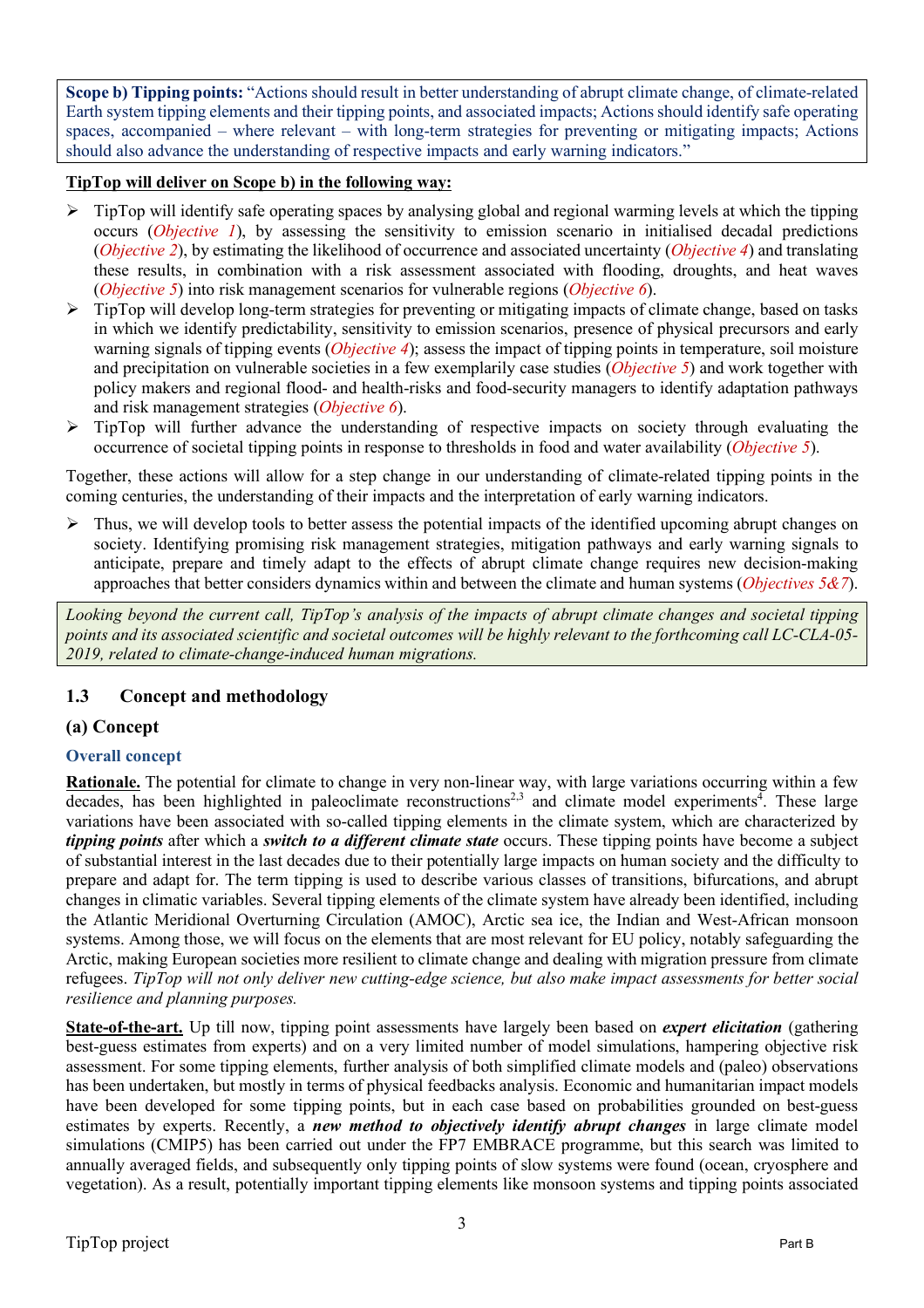with extreme weather were not addressed. Also, the identified tipping points were not evaluated with supporting analyses of the CMIP5 models themselves, nor with observations. *Most importantly, an integrative framework that links physical science with impact, risk assessment and risk management in an objective way is still lacking.*

**Proof of concept.** Within EMBRACE, members of this consortium developed *search and classification criteria* for *abrupt changes* in yearly mean outputs in the CMIP5 database and applied these criteria to the climate model simulations, subsequently identifying a large number of abrupt changes<sup>5</sup>. One of the robust and novel findings was the occurrence of abrupt cooling in the subpolar gyre (SPG) of the North Atlantic in various climate change projections. By comparing oceanic stratification, a key variable for the cessation of ocean deep convection which led to the abrupt climate change, between models and observations, a skill core was developed to test robustness of the simulated abrupt change and to adjust its likelihood of occurrence. It was found that models showing abrupt change were among the best for this metric, indicating that the probability, or the risk of encountering such abrupt change was much larger than previously thought<sup>6</sup>. In one climate model, it was found that including the effect of Greenland ice sheet melting in response to global warming led to substantial AMOC weakening. An investigation of the impact of a weakening AMOC on the Sahel region found a very large decrease in precipitation, due to a southward shift of the InterTropical Convergence Zone. The impact on sorghum and millet crops appeared substantial and analysis of the demography in this region led to estimate the potential impact on millions of people<sup>7</sup>, which could severely influence migration pressure.

**Approach.** In TipTop, we will scale up the methods developed within EMBRACE to include *faster, more policy relevant and higher-impact tipping elements* and to allow for an integrative framework that links physical science with impact and risk management in an objective way. The mathematical and physical analysis will also include analysis of weather extremes based on *metrics that define the tail of the probability distribution of these events*, like extremes with 1% or 5% probability. To this end, in TipTop we will define a catalogue of metrics that is suited for analysing abrupt changes in extremes, focusing on temperature, soil moisture and precipitation. In addition, TipTop will make use of new simulations and decadal predictions performed with our own models (IPSL-CM6, MPI-ESM, EC-EARTH, HadGEM3, CNRM-CM6). The goal is to assess whether different models can simulate the same tipping point when fed by initial conditions derived from the climate model a few years before the tipping in that model occurs. TipTop will also look for physical precursors of tipping in climate models (like changes in winds, currents, water masses, pressure systems, *etc.*), evaluate their importance in our decadal prediction system, and evaluate their behaviour in existing observation-based monitoring systems, allowing for recommendations for further monitoring. TipTop will apply various early warning analyses, using time-series analysis, network analysis and machine learning methods to assess these signals in relation to adaptation measures. Finally, using regional climate models for downscaling, TipTop will analyse selected case studies in vulnerable regions, to develop risk management and adaptation strategies. These case studies include droughts and food production failure in the Sahel and Mediterranean, heat waves in Central and Southern Europe, and coastal flood risk in the Netherlands.

#### **Interdisciplinary considerations and use of stakeholder knowledge**

**Multi-disciplinary Expertise.** TipTop includes experts on ocean circulation, sea ice, monsoon dynamics, and floods and droughts over the Euro-Mediterranean area and the Sahel region. To manage the associated risks, experts in hydrology and water management will examine abrupt changes in heat waves and floods in Central and Southern Europe, droughts frequency and subsequent food production failure in the Sahel, flood risk in the Netherlands, and the impact these events may have on societies. They will work in close collaboration with experts in downscaling that will transform large-scale climate projections to their regional aspects. Experts in crop management, notably in the Sahel region are included, allowing a refined picture of key impacts in that area. Social scientists from Red Cross / Red Crescent



**Figure 1:** scheme of the general philosophy of the TipTop project. Each circle refers to one system, from climate to the socio-economic systems, with interaction with institutional system to disseminate our key results. The blue rectangles represent the main end users that will benefit from the TipTop project.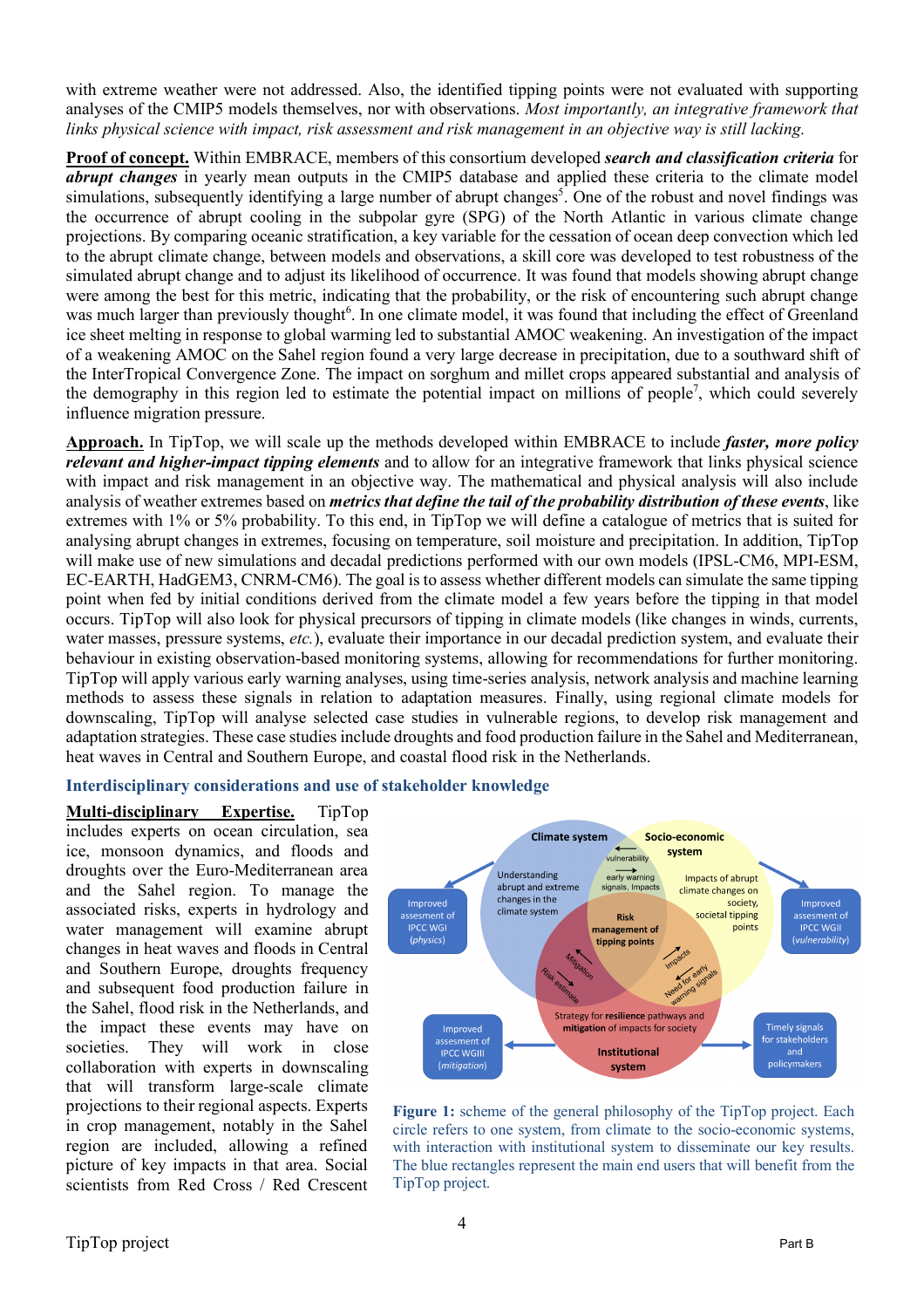will evaluate, notably through field work, the vulnerability of populations in the Sahel and Mediterranean areas to droughts and heat waves, to estimate the potential for crossing societal thresholds due to slow and regular climate changes leading to failure in food and water availability, and to develop strategies for managing the risks (*cf.* Figure 1).

**Stakeholder involvement.** The consortium will incorporate stakeholder knowledge (national and regional policymakers and local and regional flood defence, health security and food production managers) from Europe, the Mediterranean and Sahel areas, by using the *Dynamic Adaptive Policy Pathways* approach<sup>8</sup>. This approach aims to support decision making under uncertain conditions by developing an adaptive plan, based on exploring alternative adaptation pathways for a range of potential futures, and allowing to switch between scenarios when uncertainty narrows down on the basis of new information. So far, this approach has been used in the  $UK<sup>9</sup>$ , the Netherlands<sup>8</sup>, and New Zealand. Here this approach will be applied for the first time to abrupt changes and the evaluation of early warning signals on criteria such as reliability, timeliness, and whether they are convincing for the stakeholders to act upon.

# **Positioning of the project**

**Technology readiness levels.** TipTop is innovative across the range of technology readiness levels (TRL). **Workpackages (WP) 1-4** will provide the fundamental steps forward in scientific understanding of climate tipping points, which underpin the other WPs. **WP1-4** are mostly active at **TRL 1-3**, but the advances offered by a truly objective assessment of tipping points are ground-breaking. Building on these advances, TipTop offers new ways to integrate climate risks into global and regional risk management, and economic risk assessment. **WP6** will identify societal tipping points in response to climate change, which until now have not been thoroughly examined. Together, **WP5-7** will develop new services, tools, and communication formats for establishing and integrating this knowledge into tangible pathways for society response, representing innovation at **TRL 5-6**.

#### **National or international research and innovation activities**

**Building on former EU projects.** TipTop will use knowledge from and feedback knowledge to the BLUE-ACTION and APPLICATE EU projects (having partners from these projects). The analysis of climate predictability in the Arctic, focusing on near-term changes in these projects, helps constraining the abrupt changes we will find in climate model projections, while TipTop will encompass the longer time frame, up to the next century, and will also focus on teleconnections between the Arctic and the monsoon regions, putting the results of the two Arctic projects in a broader perspective. TipTop will use knowledge and outputs gained in the NACLIM and SPECS projects (having partners from those projects) dedicated to the understanding of, and predictability of the North Atlantic region, helping to constrain our findings on abrupt change in this area. It will collaborate with, and incorporate data from the PRIMAVERA project to analyse the role of model resolution in the representation of abrupt changes and feed this knowledge back to PRIMAVERA. Our results will strengthen the World Climate Research Program grand challenge of near-term decadal predictions, which TipTop will analyse in terms of the ability to predict abrupt changes. Finally, TipTop also builds on experience from the HELIX project (having partners from this project), where analysis on tipping points was carried out on a far more limited dataset.

**Using observational monitoring systems.** The observational constraints on simulated tipping elements and role of bias will be underpinned by ocean observations of national and international programmes, in particular the global Argo array and the science programmes that continuously measure the AMOC (RAPID-MOCHA at 26°N, OSNAP at 57°N, SAMOC at 34°S and the Greenland-Scotland Ridge arrays); the GO-SHIP programme of repeat hydrography; and observations coordinated under EU AtlantOS and GOOS. TipTop partners have strong links with these observation programmes and will communicate our new findings on physical precursors and early warning signals in ocean observations. Concerning paleoanalysis, TipTop will use results from the ERC synergy project ice2ice, focused on abrupt changes in ocean circulation and sea ice in the North Atlantic and Arctic for robustness and impact of model biases on simulating future abrupt changes, and similarly for the ACER INQUA project that has provided a compilation of abrupt changes in vegetation from paleodata.

**Interacting with national efforts.** At the national level, a few projects are very relevant concerning abrupt changes in the Sahel region, like the French ANR ACASIS and the AMMA-2050 in the UK, focusing on heat waves and extreme precipitation events respectively. It will also pursue efforts in decadal prediction analysis led in former national projects (*e.g.* French ANR MORDICUS, German MikLIP projects). The added value of TipTop is the analysis of abrupt changes in frequency for these events in future projections and association this with risk assessment and risk management.

# **(b) Methodology**

*The organisation of TipTop is illustrated in Figure 2. Below we give a synopsis of the WPs.*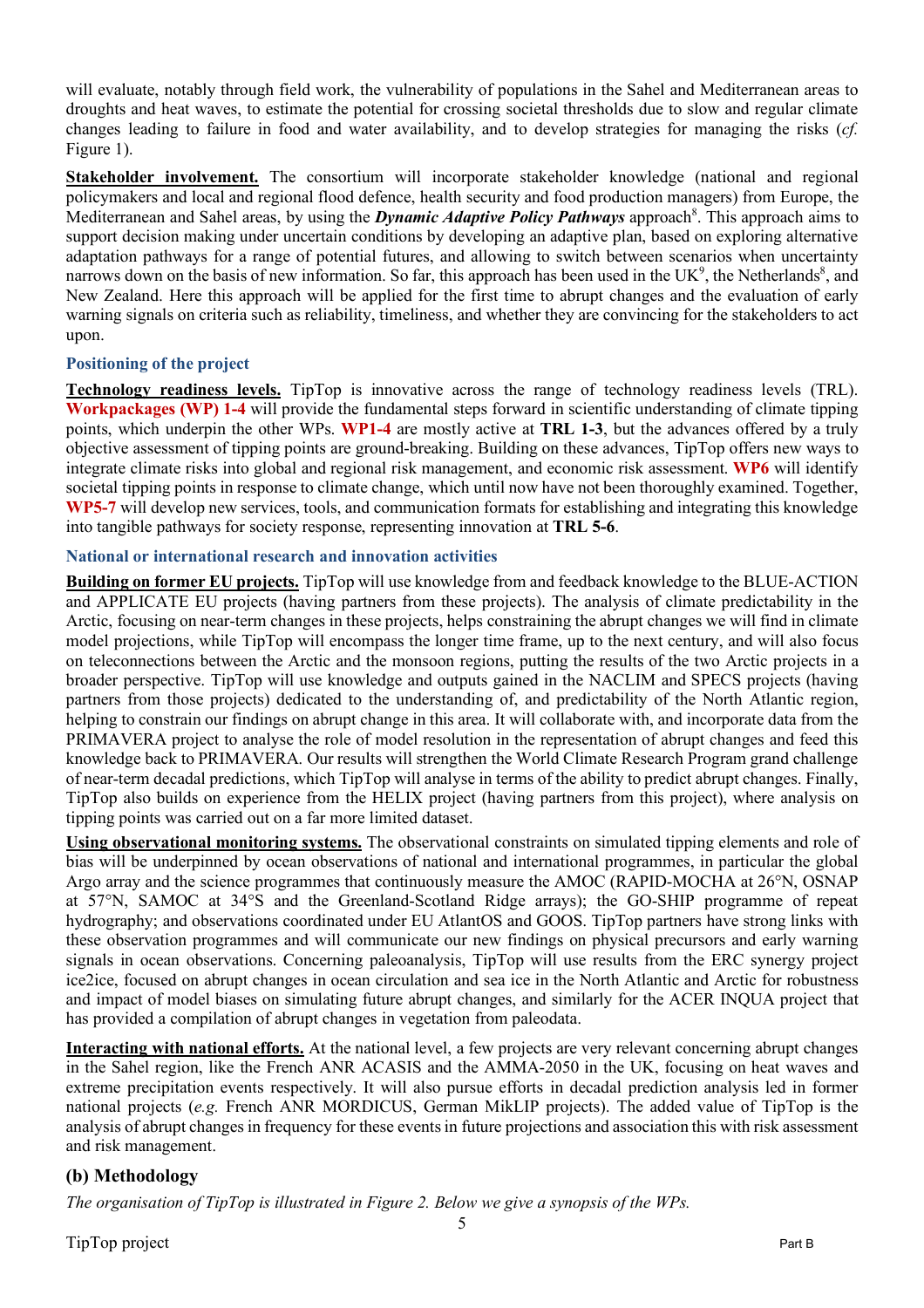#### **WP1: Search engine for abrupt changes**

**Objective:** *To develop a catalogue of abrupt climate changes including weather extremes.*

**Approach:** The new CMIP6 database will be scanned, searching for abrupt changes in monthly-mean surface variables from ocean, sea ice, land and atmosphere. Existing classification methods will be extended and improved, including a new search algorithm that allows identification of abrupt changes in the extremes in daily to hourly temperature, soil moisture and precipitation fields in climate model projections.

**WP1 Outcomes:** A new collection of simulated abrupt climate changes for monthly and yearly mean fields in CMIP6 and a first catalogue ever of abrupt changes in extreme weather events from CMIP5 and 6.



**Figure 2:** WPs structure and interactions with end users.

#### **WP2: Process analysis, feedbacks and predictability**

**Objectives:** *(1) To identify the chain of events leading to tipping in climate models; (2) to quantify how these mechanisms change under different boundary conditions; (3) to document the skill of decadal prediction systems to forecast imminent abrupt changes; (4) to develop conceptual models for a robust understanding of the underlying nonlinearities and bifurcations.*

**Approach:** We will perform a detailed analysis of individual tipping events in multiple models of the CMIP5&6 model pool. Efforts will be concentrated in four key regions prone to abrupt change and of high societal relevance: The North Atlantic circulation system including the AMOC and the SPG, the Arctic Ocean and sea ice, and the Mediterranean and the Sahel due to their sensitivity to changes in the hydrological cycle. The robustness of these mechanisms will be tested for different boundary conditions such as higher CO<sub>2</sub> levels. We will also coordinate a series of well-defined sensitivity simulations to be carried out at various partner institutes. There are two ways in which these findings will be employed: (1) A number of tipping events will be selected and tested for whether they can be reproduced in initialized simulations. This will provide crucial information on the performance of decadal prediction systems to act as early warning systems and guide their future improvement. (2) The selective application of initialization fields and the inclusion or omission of key regions will allow us to corroborate the mechanisms leading to tipping points as well as to define physical precursors as potential targets of operational observation systems. Lastly, the key mechanisms will be formulated into simplified mathematical models.

**WP2 Outcomes:** An assessment of feedback processes associated with tipping points; an assessment of their sensitivity to forcing and background climate; an assessment of the predictability of tipping points; a conceptual model synthesis of the tipping points.

# **WP3: Observation-based metrics for use as observational emergent constraints**

**Objectives:** *(1) To comprehensively investigate which metrics are suitable as constraints for tipping points from WP1, taking into account the findings on processes from WP2; (2) to compile recent observation-based values for constraints; (3) to compile values for constraints during past warmer and colder conditions from paleodata.*

**Approach:** We will evaluate the reliability of simulated tipping points by using the observational constraints based on data sets and reanalyses from the instrumental period, with initial focus on global air-sea fluxes, Atlantic Ocean heat and freshwater transport, sea-ice cover, monsoonal rainfall and the continental hydrological cycle. We will improve the statistical robustness of the observational constraints by examining new paleo-reconstructions of the past 1000 years generated through assimilation of proxy data into climate models, as well as by investigating the stability of climate models through comparison of abrupt events in free runs and assimilation runs. Then, we will examine constraints from a new synthesis of multi-proxy paleo-reconstructions of rapid climate change in the last glacial and interglacial periods, thereby extending the usability of constraints to past warmer and colder conditions. These constraints will be used, together with the results of **WP2** on the sensitivity of feedback processes to the background climate, to evaluate the impact of model bias on the simulation of tipping points

**WP3 Outcomes:** A set of observational constraints used to quantify reliability in simulated tipping points; an assessment of proximity to tipping points; an assessment of the impact of model bias on simulating tipping points.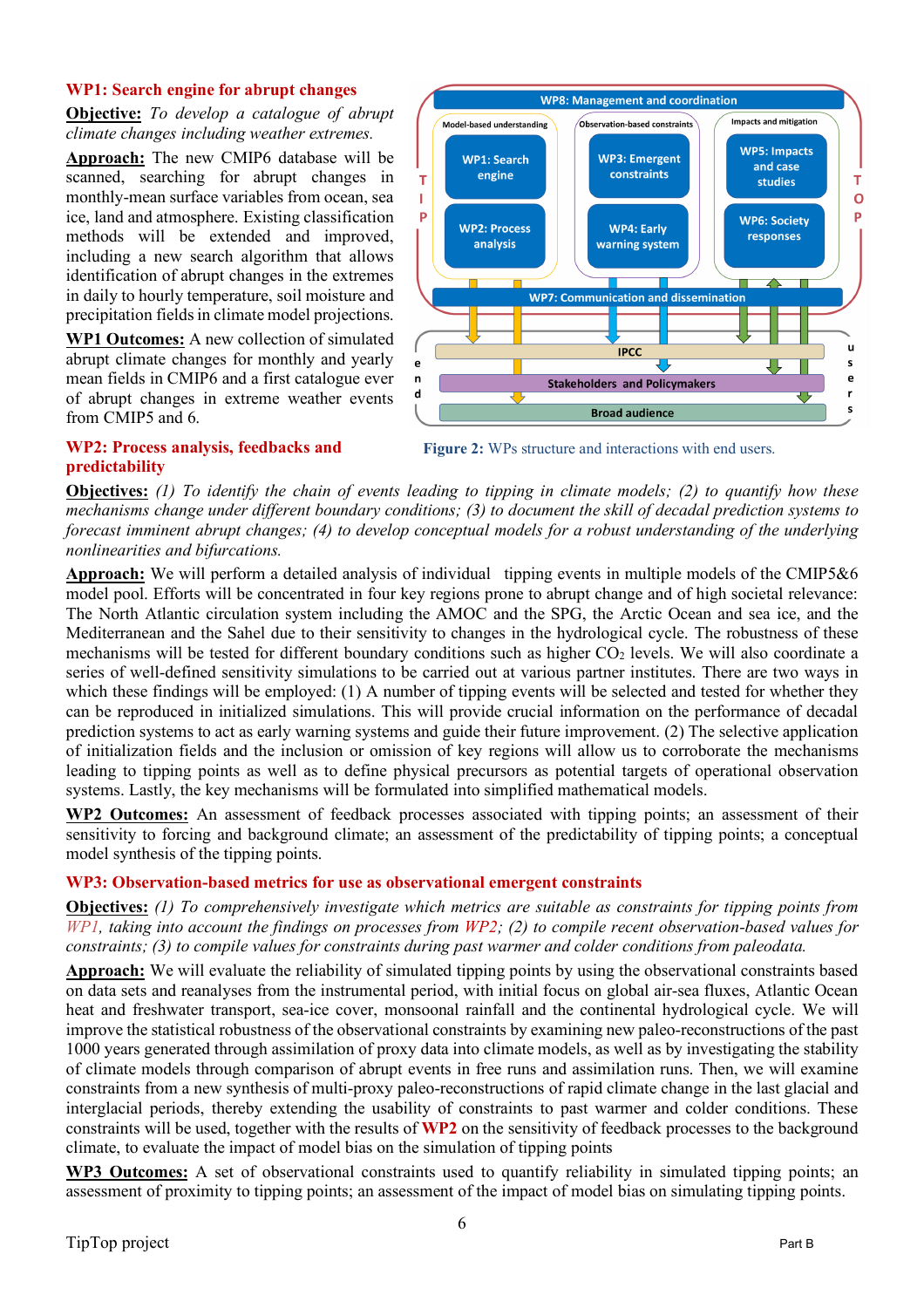#### **WP4: Novel early warning indicators and physical precursors of climate tipping elements**

**Objectives:** *(1) To uncover early warning signals for the abrupt changes identified in WP1 by developing novel techniques of time series analysis for detection and forecast of tipping; (2) to identify the main physical precursors of these transitions in line with WP2 analysis; (3) to identify any cascading effects and develop early warning indicators for such transitions; (4) to investigate the suitability of current monitoring and observation systems to detect early warning signals; (5) to investigate reversibility of the identified transitions and bifurcations.* 

**Approach:** We will establish new time-series analysis techniques for early warning of transitions, notably based on machine learning, and compare those with existing techniques**.** These will be applied to timeseries of the tipping elements found in **WP1**. We will also analyse physical precursors in observation systems, guided by the predictability results from **WP2** and further model analysis of the climate models showing tipping in **WP1**. We will evaluate their plausibility from climate models and estimate their observed state and recent evolution. We will evaluate critical thresholds for tipping within different climate models and estimate our proximity to these thresholds from observations in collaboration with **WP2**. Thereafter, we will produce every year new decadal forecasts for near-term variations, based on two climate prediction systems, using large ensembles to correctly evaluate the potential risk of crossing thresholds in the near future. These predictions complement the predictability analysis from **WP2** but applied here for the near-term. Finally, we will analyse the potential for cascading effects, *i.e.* tipping points that can make other potentially unstable systems tip and develop statistical tools to derive early warning signals for such cascades.

**WP4 Outcomes:** An assessment of early warning signals for individual tipping points and cascading effects between various tipping points; an assessment of the use of physical precursors as additional early warning signal; an assessment of near-term likelihood of tipping

#### **WP5: Impacts of abrupt climate change on society for specific case studies**

**Objective:** *(1) To evaluate impact of tipping points in a few key regions and sectors; (2) to identify adaptation options and pathways together with stakeholders; (3) to assess potential societal vulnerabilities to climate tipping points.* 

**Approach:** The case studies will include droughts and food production failure in the Sahel and Mediterranean, heat waves and flash floods in Europe, and coastal flood risk in the Netherlands. For each case, we will assess the impact of abrupt changes on the frequency of weather extremes (based on **WP1&2**). For example, we will evaluate the potential for storm surges and urban flooding due to an increase in precipitation extremes. Adaptation options and pathways to cope with abrupt changes will be assessed. Timeliness of early warning signals (link with **WP4**) will be evaluated based on the lead-time for implementation of the adaptation options. Stakeholders (national and regional policymakers and local and regional flood defence, health security and food production managers) will be involved to define the best adaptation options.

**WP5 Outcomes:** Assessment of impact (economic, environmental and humanitarian damage on health and welfare) for a few selected case studies of abrupt change; risk management and adaptation strategies for these cases to cope with abrupt changes in a few key regions, following the Adaptive Policy pathway approach.

# **WP6: Synthesis and implication for society and its responses**

**Objective:** *(1) To synthesize the key findings of the other WPs; (2) to project current and future society in line with vulnerability and exposure; (3) to identify (even slow) climate changes that can cause tipping points in society.* 

**Approach:** We will synthesize key findings from **WP1-4**. Then, we will engage in a two-way discussion with **WP1** and **WP5** to assess underlying characteristics that can cause societal tipping points in a few target regions by identifying thresholds for water and food availability (*e.g.* number of days the temperature above a certain threshold). Based on this analysis, we will elaborate potential pathways for policy makers and key stakeholders to maintain society within a safe operating space, mitigating both physical and societal tipping points.

**WP6 Outcomes:** Synthesis of knowledge gained in **WP1-4**, illustrated by case studies of **WP5**; an assessment of societal tipping points and their likelihood; a report dedicated to key policymakers and stakeholders on the pathway to remain in safe operating space.

#### **WP7: Communication and dissemination**

**Objective:** *(1) To facilitate effective communication and knowledge exchange between WPs and project partners; (2) to promote the project and disseminate its findings; (3) to engage policymakers, third sector organisations, businesses, and the general public; (4) to improve the science engagement skills of project partners.*

**Approach:** We will organise workshops, guest speakers, and interactive sessions at consortium meetings, concerning the language of communicating climate change, and public response to climate information and impacts. We will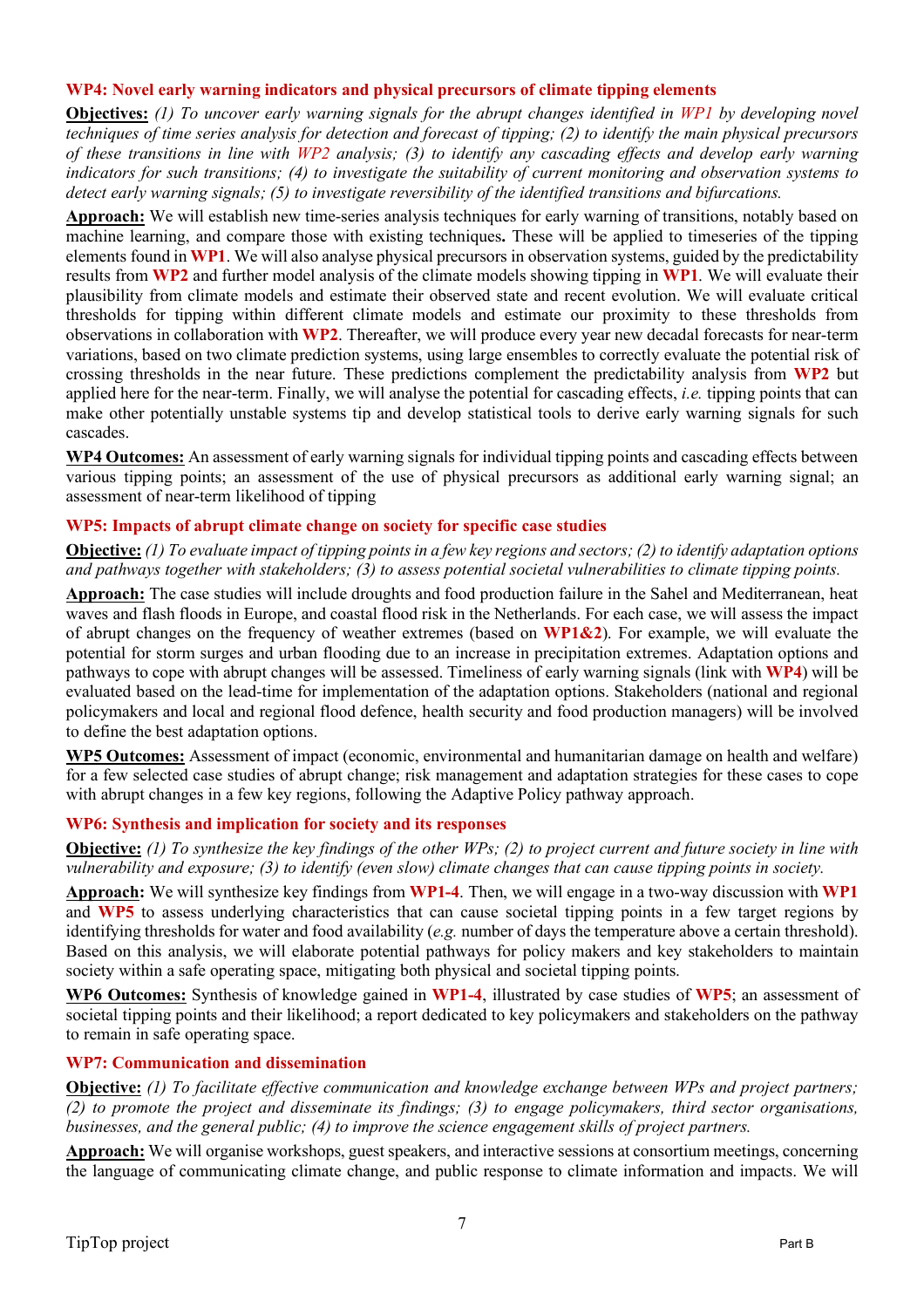organise policy events notably in Brussels to disseminate the findings of the project. We will engage with artists to develop new tools to enhance public engagement building on the case studies of **WP5**.

**WP7 Outcomes:** A visible project with external impact and smooth internal communication. Specifics include: project website and newsletters, WP infographics, web-based 'explainer' films, policy briefings, a school educational toolkit.

#### **WP8: Management and coordination**

#### **Objective:** *To ensure pro-active management and facilitate interactions between the different WPs.*

**Approach:** A steering committee will be installed and will meet regularly. Annual general assemblies and dedicated workshops will be organized throughout the project. An external advisory board will be constituted to ensure that the high-level of our research is maintained and to guarantee excellence. A special care will be dedicated to ensure gender dimensions are correctly accounted for during hiring procedures and to adopt family-friendly policies. We anticipate that at least 6 of the 7 other WPs have a female lead or co-lead.

**WP8 Outcomes:** Efficient flow of the work programmes and easy interactions between partners and WPs.

#### **1.4 Ambition**

#### **Going beyond the state-of-the-art**

- Ø **TipTop will allow for the first time an objective assessment (going beyond expert elicitation) of abrupt climatic changes and abrupt shifts in extremes, which constitutes a conceptual change in the way climatic tipping points are analysed.** The observational constraints that we will develop will reduce uncertainty and provide estimates of the likelihood of abrupt changes at the regional scale. This is a step change improvement in how climate risks can be integrated in global and regional risk management by providing likelihood estimates for abrupt change allowing for cost-benefit analyses of those risks against adaptation and mitigation measures.
- Ø **The assessment of climate models in their ability to simulate and forecast tipping points is another major advance beyond the state-of-the-art.** TipTop will provide for the first time a quantitative estimate of biases in key processes of the climate system associated with tipping and abrupt changes and the way to improve them.
- Ø **TipTop will provide the first analysis of specific case studies related to large-scale tipping points.** For instance, droughts and food production failure in the Sahel and Mediterranean, heat waves in Europe, and coastal flood risk in the Netherlands. Furthermore, we will identify, for the first time, societal tipping points associated with climate-induced failure in water and food supply to improve the resilience potential of vulnerable societies.

#### **Innovation potential**

**Social science partnerships.** TipTop's ability to achieve its ambitious and ground-breaking objectives is very much enhanced through its strategy of linking climate researchers with the social sciences and expert stakeholder partners. For example, by improving how we identify and predict abrupt changes in key climate variables (*Objective 1&2*), TipTop will not only quantitatively assess the likelihood of crossing tipping thresholds, but will also, for the first time, quantitatively assess the predictability and reliability of these tipping points and evaluate the potential for early warning signals (*Objective 3&4*). To generate societal impact from these objectives, our partners *Red Cross/ Red Crescent* and *Deltares* will work with stakeholders at risk from climate tipping points to co-develop new climate services and adaptation options. The *Climate Data Factory* will make these services available to a wide network of adaptation consultants, and will implement our tipping points search engine as a new product, including our results in the metadata of their products

**Society-based metrics.** Evaluating the timeliness of early warning signals using *society-based metrics* such as the lead time for implementation of adaptation options (**WP5**) is a new approach which promotes further integration of climate science and society. Similarly, our evaluation of *the vulnerability of specific populations to abrupt climate changes* (*via* case studies in **WP5**) will enable communities and governments to avoid potential humanitarian catastrophies. TipTop builds on this by introducing the new concept of *thresholds for societal tipping points*, which complement climate tipping points. The evaluation reports developed in **WP6** represent a crucial new tool for policymakers, as they identify society as a volatile system that can tip in relation to climate change, leading to societal instabilities and conflicts. *We anticipate that the new services and tools developed in TipTop may enable new organisational models which encourage multi-level dialogue between the users of climate information, decision makers, and communities who will be most affected by climate and societal tipping points.*

**Public engagement.** In TipTop, we will interact with artists to develop new communication tools to widen public engagement. These tools will be tailored to the express needs of vulnerable societies by enhancing public awareness of the dangers that threaten these societies, consisting of performances at festivals, a series of web-based 'explainer' films, and other means. The case studies developed in **WP5** will serve as a basis for these communication tools.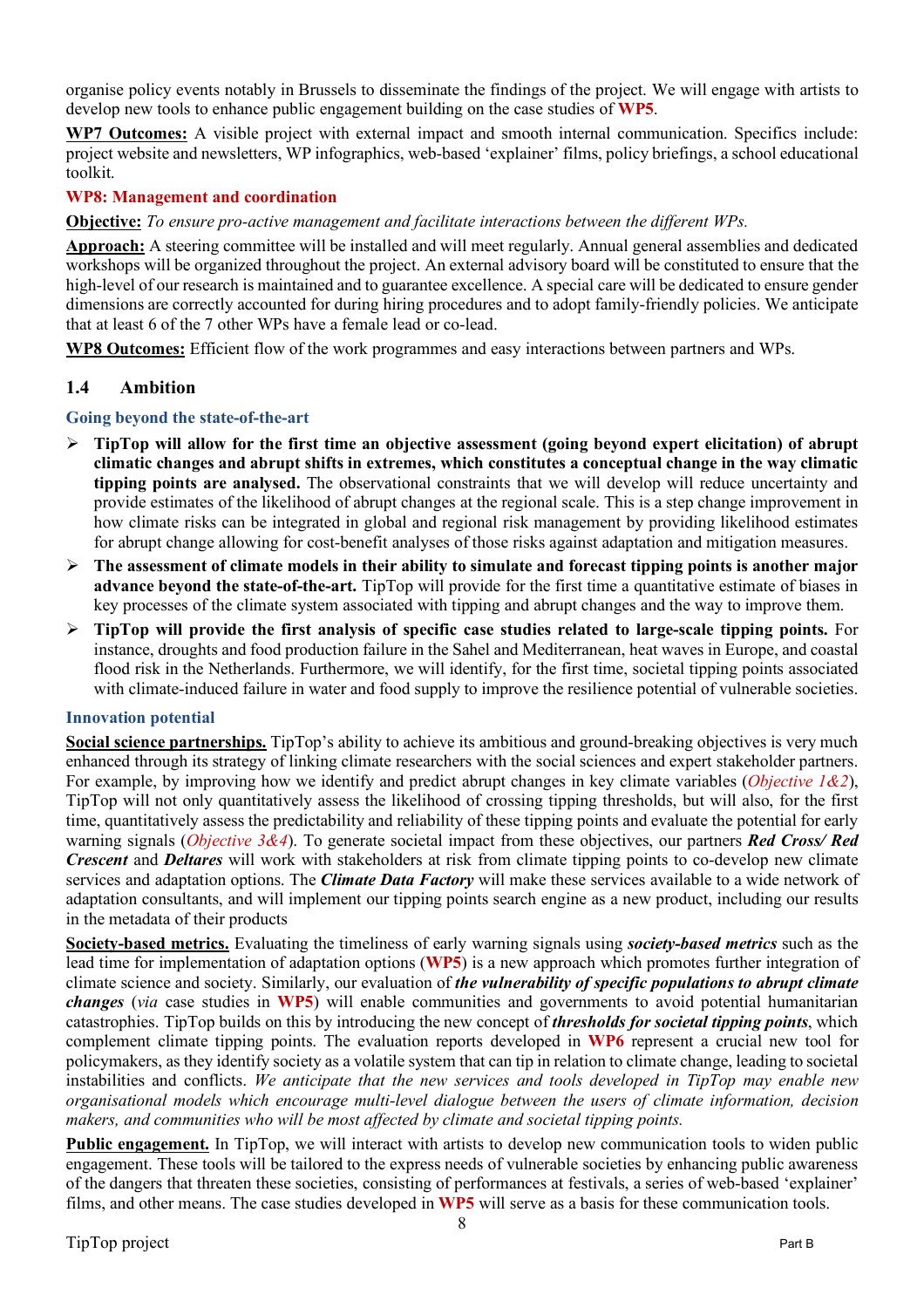# **2. Impact**

# **2.1 Expected impacts**

# **Supporting major international scientific assessments such as the IPCC**

**IPCC AR6.** In previous IPCC assessments, regional aspects of climate change did not receive much attention, partly because of the larger uncertainty associated with climate change at regional scales, and partly because the global attribution and detection aspects still needed emphasis. As a result, the link between Working Group (WG) I, WGII and WGIII reports remained relatively weak. In the new AR6 structure these links are enhanced and regional climate change, and changes in weather extremes receive much more attention. TipTop will deliver products aligned with this new focus. By devoting a large part of our work to abrupt shifts in weather extremes (floods and droughts), the Arctic and North Atlantic, and monsoonal systems, we will contribute to, and strongly support this new emphasis in WGI of AR6. Moreover, by linking the scientific results to impact studies and risk management strategies TipTop will provide direct input for WGII, and by evaluating safe operating spaces, direct input for WGIII.

TipTop will: (1) assess the potential of abrupt shifts and tipping points in new observations and new CMIP6 model projections; and (2) evaluate how well the current generation of climate models simulates these events. Both aspects will make a unique contribution to the IPCC assessment cycle. As a result, TipTop will identify areas for improving climate models, by highlighting key processes and their evaluation in present-day climate models, and by identifying model biases. TipTop will also evaluate the ability of decadal prediction systems, developed within numerous EU projects, to estimate the risk of crossing thresholds, which will also feed the IPCC reports.

**IPCC Experts.** TipTop includes several partners that are active in the present IPCC cycle, for instance in the special report on the ocean and the cryosphere in a changing climate (Swingedouw, Bouwers, chapter 6 "Extreme, abrupt changes and managing risks"). Some partners were involved in the AR6 scoping meeting and are invited to take part in WGI and WGII reports as (coordinating) lead authors (Drijfhout, Braconnot, Sanchez-Goñi, Thorne, Coughlan de Perez). TipTop is also including a co-chair of CLIVAR DCVP (Cassou), which will allow further dissemination of our results at the international scale.

# **Increasing confidence in climate change projections**

*TipTop contributes to increasing confidence in the ability of climate change projections to include tipping events by:*

- Ø Explicitly evaluating the models' capacity in simulating potential past and future abrupt changes (**WP1&2**)
- Ø Ground-truthing these with emergent constraints from paleo and recent instrumental observations (**WP2&3**)
- Ø Assessing reliability and predictability of the simulated climate tipping points (**WP2-4**)

By assessing tipping events, which often appear as outliers present in only a few model realisations, TipTop goes beyond the analysis of the multi-model ensemble mean response to climate change and more properly evaluates the range of possible future scenarios. It will also evaluate the sensitivity of specific tipping elements to greenhouse gas concentration pathways, in order to precisely quantify the optimal pathway that avoids tipping and remains in a safe operating space. In particular, we will evaluate if the 1.5°C or 2°C global warming target allow this (**WP2&6**). Adding these new elements to climate change projections increases confidence in the projections. TipTop will also strengthen interactions between paleo-data scientists, *in situ* observationalists, mathematicians and climate modellers (**WP1-4**), who will provide richer interpretation of climate change projections by crossing different areas of evidence, increasing consensus across different disciplines.

# **Providing added-value to decision and policy makers**

**Linking with EU and national policy makers.** The policy community is a key stakeholder group for TipTop, as understanding the impact of tipping points on the environment and society is a high priority for policymakers. We will organize a meeting in Brussels with well-identified people from the European Commission (**WP7**), using the network from the CNRS lobby group based in Brussels, to disseminate our main findings, and to integrate our risk management analysis within European policymaking. We will make use of our project partners and their strong links with European Commission organizations (*e.g.* JPI Climate, DG Climate), international organizations (UN and IPCC), NGOs (Red Cross), and national networks to communicate our messages and project outcomes and to provide training on tipping points, in order to support evidence-based policy making.

**Improving national climate services.** We will integrate the results of this project with national climate change assessments and scenarios. For example, we will build on existing interactions with the French Ministries of Environment and Defence (Swingedouw) and the climate change assessment of the Netherlands Meteorological Institute (Drijfhout). The project will provide climate services (**WP5&6**) with assessments on abrupt changes and decision-making services on how to deal with these changes through *The Climate Data Factory* and *Deltares*. The risk assessment of abrupt climate change would be added to climate metrics, which are now developed within